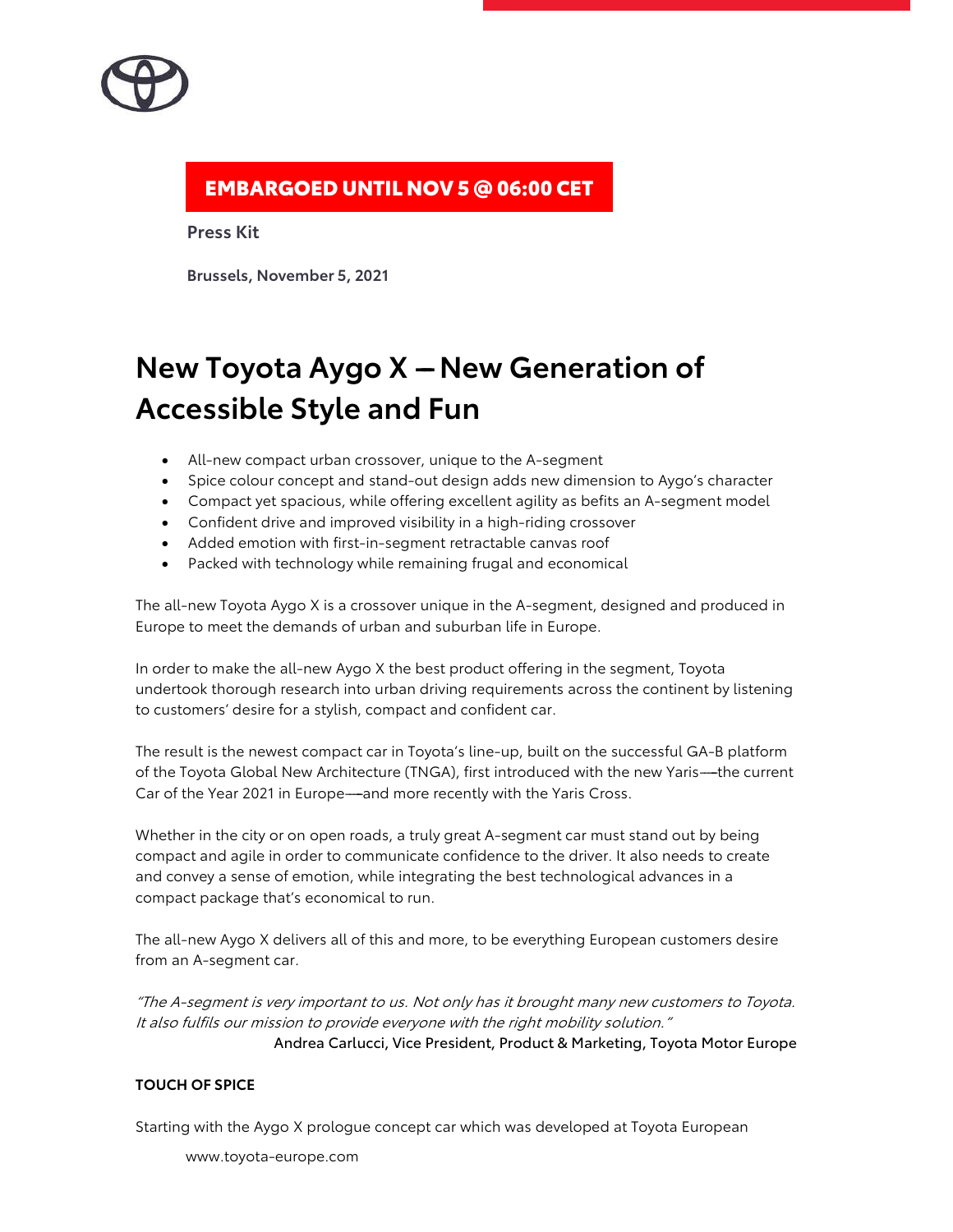**Brussels, November 5, 2021**

Design and Development (ED<sup>2</sup>) in Nice, France, Toyota's designers wanted to bring a sense of daring and spice to compact car buyers in Europe.

Since the Aygo first arrived in the market in 2005, not only has it been Toyota's most accessible car in Europe, it also delighted customers with its youthful and fun character. These qualities have attracted many new style-conscious European buyers to Toyota.

More than ever, new Toyota customers are demanding flair, distinctiveness, and the chance to make a personal statement. By building on the A-segment's leading style icon, ED<sup>2</sup> set out to design a concept car specifically for them.

''Everybody deserves a cool car. When I look at the Aygo X prologue, I'm really proud to say that  $ED<sup>2</sup>$  Team created exactly that. I'm excited to see it revolutionising the segment." Ian Cartabiano, Design Director, Toyota European Design and Development

Following the successful reveal and positive reception of the eye-catching "Sparkling Chilli Red'' Aygo X prologue, the Aygo X project was transferred to Styling at Toyota Motor Europe in Belgium, where the design teams worked closely with product planning and R&D to turn the new A-segment car from concept to reality.

A bold bi-tone execution of the Aygo X, coupled with the new spice colour concept creates a unique graphic profile that grabs the attention by emphasising the new model's readiness to leap forward into action.

The new wedged roofline also increases the dynamic feeling for a sportier image. In the front, high-tech lamps hug the upper hood to form a wing-like shape, while lower to the ground, the large grille, fog lamps and skid plate all build on the double trapezoid theme that is part of Aygo's identity, giving it a "ready to go, anywhere" attitude.

The new colour concept is inspired by various spices to develop a unique range of colours for the Aygo X, each capturing the flavours and personalities of the car.

**Cardamom** conjures an impression of style and elegance, delivering a refined and understated aesthetics with the green's low saturation effect.

Chilli is a fiery and premium colour that catches the eye of passers-by with a warm and deep colour reflection thanks to the inclusion of a fine sprinkling of blue metallic flakes in the red paint.

www.toyota-europe.com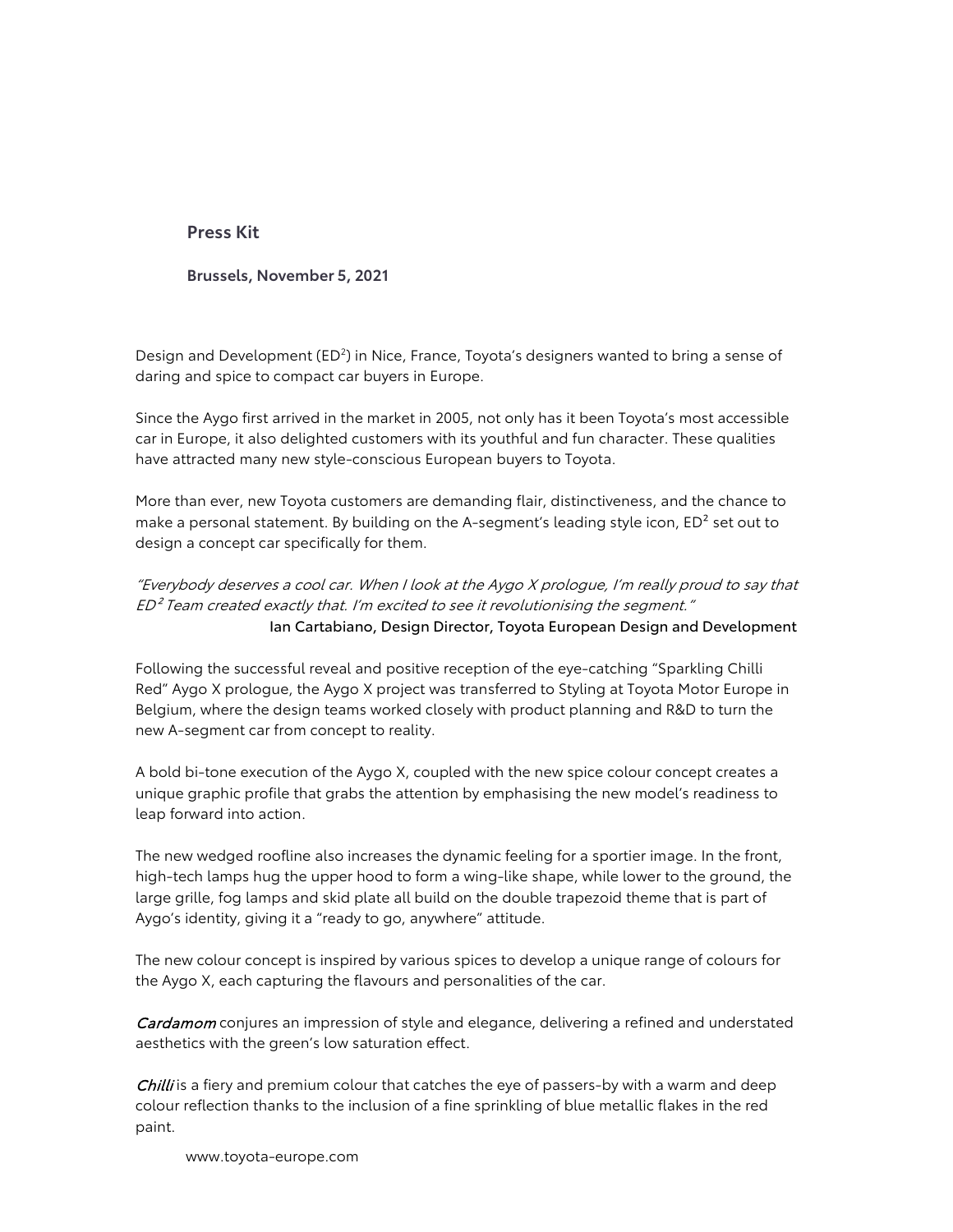**Brussels, November 5, 2021**

Ginger is a sophisticated and enduring beige which hints at a spirit of adventure and warm complexity in its hue.

Juniper is youthful with a touch of masculinity and is a blue created specifically for the model to give it an icy coolness while adding subtle reddish undertones.

Each of these powerful spice colours starkly contrast with the bi-tone black of the roof and rear that makes the Aygo X instantly stand out and be recognised.

This spice theme is not just skin deep. Interior highlights match the exterior spice colours to give a distinctive design to the cockpit, including the dashboard and centre consoles. Closer inspection of the seats will show the ''X'' symbol discreetly stitched right into the fabric. The Aygo X model name is also subtly echoed in the keen look headlamps to provide a strong and coherent identity.

# ''The bi-tone of the Aygo X immediately grabs people's attention. It's clearly not just a detail. It's an integral part of the design.''

### Anastasiia Stoliarova, Aygo X Product Planner, Toyota Motor Europe

A spicier Limited edition Aygo X in Cardamom will be available for the first six months of sales, featuring additional matte Mandarina accents in orange throughout the car with accent stripes on the exterior and on the bespoke 18'' matte black alloy wheels. The Mandarina theme is also carried through the interior panels and seat fabric design.

#### **COMPACT AND AGILE**

In adapting the proven and successful GA-B platform for the Aygo X, the new and unique Asegment contender delivers a unique crossover product, featuring a modified and downsized rear chassis section with reduced front and rear overhangs.

At 3,700mm in length, the new Aygo X is 235mm longer than its predecessor, although the wheelbase is increased by just 90mm. The front overhang is 72mm less than Yaris, while maximum wheel size is increased to 18''.

Designed for the narrowest city streets, the Aygo X also has an exceptionally small turning circle of just 4.7m, one of the tightest in the segment.

Total body width is increased by 125mm to 1,740mm compared to the Aygo. As a result, the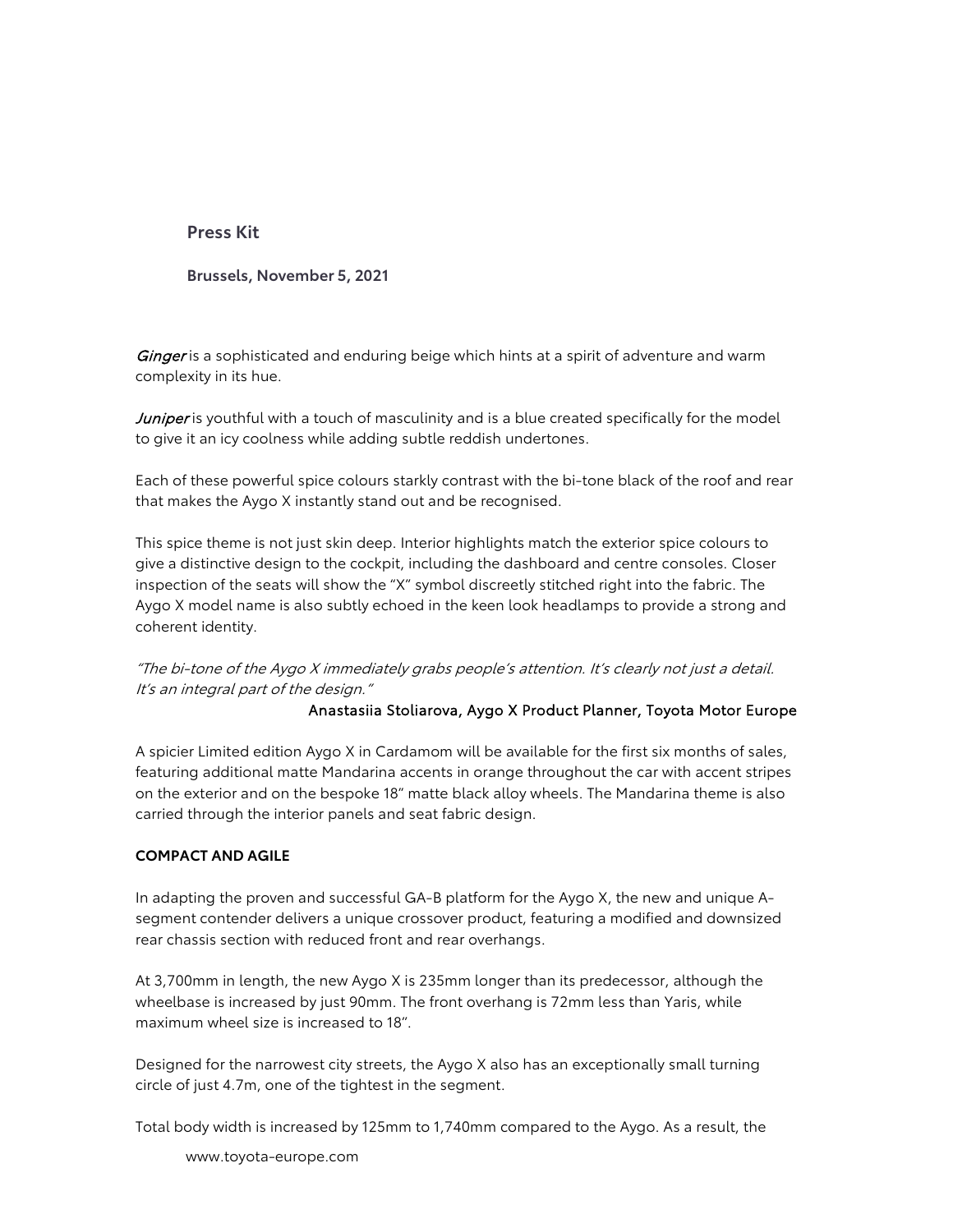**Brussels, November 5, 2021**

front seats are moved 20mm further apart, increasing shoulder space by 45mm. Luggage space is also segment-leading with 125mm more luggage length and smart space design behind the rear seats, increasing cargo capacity by more than 60-litres to 231-litres compared to the previous generation.

Furthermore, the Pagoda roof design maintains compact overall dimensions, while providing comfortable, spacious cabin for driver and passengers. Vehicle height has been increased by 50mm to 1,510mm.

At the wheel, the steering system has been tuned for urban and suburban driving in Europe, with the new S-CVT transmission delivering best-in-class initial response, intuitive gearing and linearity while keeping a strong power-fuel consumption balance.

#### **CONFIDENT**

Whether going through city traffic or cruising on highways, every driver wants to feel confident, and the Aygo X delivers this confident drive in more ways than one.

As a compact high-riding crossover, ground clearance has been increased by 11mm from the previous generation, the Aygo X gives the driver more presence and assurance on the road.

The seating position has been raised by 55mm allowing easy eye contact with other road users, particularly cyclists and pedestrians. Furthermore, the A-pillar angle has been increased by 10% to 24º for improved visibility.

Larger wheels and tyres also work with the proven TNGA suspension which, together with improved roll stiffness and lower roll angles, provide exceptional ride comfort and control.

#### **EMOTIONAL**

Aygo X is a car that knows how to express itself, even when it's standing still.

In addition to the bold design and spice colour concept, the Aygo X also gives a feeling of robust, go-anywhere attitude with its 40% tyre-to-body ratio as befits a crossover model.

Interior noise levels have been reduced through extensive use and optimisation of sound insulating materials to create a quieter cabin where the Articulation Index has improved by 6%, amongst the top performers in the segment.

www.toyota-europe.com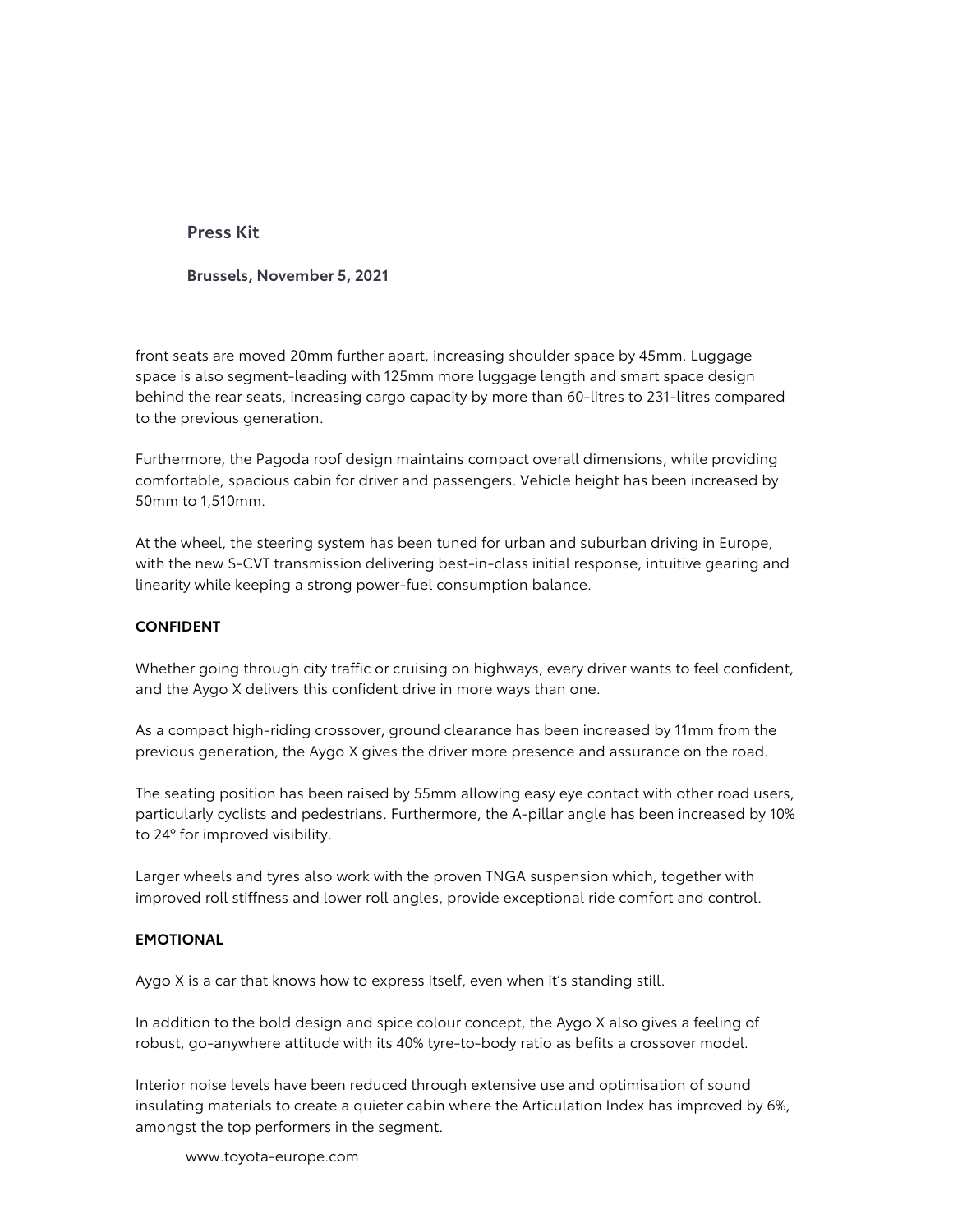**Brussels, November 5, 2021**

Toyota and JBL collaborated to deliver a premium audio system featuring a sound profile that is tailored to the characteristics of the Aygo X. The audio system consists of a four-speaker set up coupled with a 300W amplifier and a large 200mm subwoofer located in the trunk to deliver powerful bass, dynamic speaker response, and clear and wide sound stage.

The sky's the limit in the Aygo X with the optional retractable canvas top, a first for an Asegment crossover. The new canvas top is designed to maximise drivers' experience where the opening is enlarged by 40mm with a 20% increased viewing angle.

Using high-quality materials normally found on premium models, the canvas top offers improved water and dust protection. The new wind deflector structure also improves durability and robustness for additional peace of mind.

Standing still, enjoying the quiet, or getting wind in their hair, every driver is guaranteed emotions.

### **TECHNOLOGICALLY ADVANCED**

The Aygo X is a compact car equipped with some of the latest big new features.

Customers will be able to stay connected with their Aygo X via Toyota Smart Connect and MyT smartphone app.

Toyota Smart Connect centres around a large 9'' high definition touchscreen display, ambient lighting and wireless charging, offering customers a seamless user experience with the accompanying MyT smartphone app. With the MyT app, customers can keep track of various vehicle analytics such as driving analytics, fuel levels, warnings and vehicle tracker.

Toyota's latest multimedia system also offers cloud-based navigation to provide live route information via the always connected services in higher grades. New services will be introduced over time via over-the-air updates, so new software and connected services will be automatically pushed to the system. Toyota Smart Connect also offers wired and wireless smartphone connectivity via Android Auto and Apple CarPlay.

Advanced full LED lighting technology is also being introduced Toyota's latest A-segment model, making this technology accessible to more customers. The daytime running lights and turning lights consist of two light pipes surrounded by a subtle glowing light to emphasise the iconic Aygo signature profile in all lighting conditions.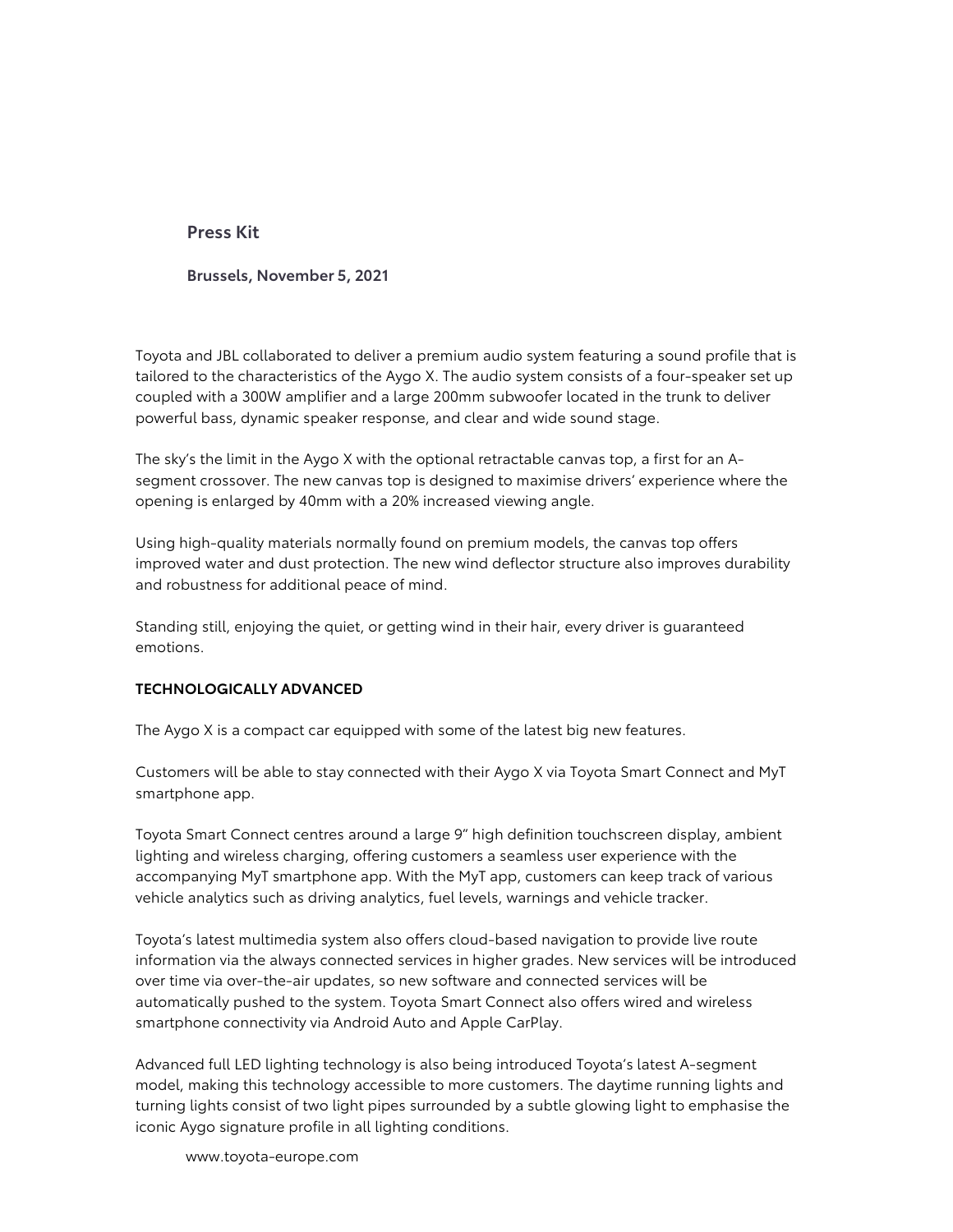**Brussels, November 5, 2021**

"With the Aygo X headlights, we've made the front focused and confident. Or, in Toyota design language, 'keen'."

### Tadao Mori, Head of Styling, Toyota Motor Europe

The Aygo X takes a big step forward in terms of safety, introducing Toyota Safety Sense as standard in all markets for the first time on a compact A-segment model.

The latest Toyota Safety Sense employs a combination of monocular camera sensor and millimetre-wave radar, Pre-Collision System (PCS) with vehicle detection is now operates at higher speeds. Debuting on the Aygo X are day and night Pedestrian Detection, daytime Cyclist Detection, Collision Mitigation Support, Intelligent Adaptive Cruise Control, Lane Trace Assist and Emergency Steering Assist.

The Aygo X features additional passive safety features, such as structural reinforcements for impact absorption to ensure all-round safety.

### **ECONOMICAL**

The Aygo X has been designed to maximise economical performance from the ground up.

For example, the Aygo X has the lowest body-in-white weight of any A- or B-segment car, which helps to deliver excellent fuel economy.

Front bumper and wheel arch mouldings also serve to improve fuel economy by guiding airflow slightly out from the tyres, thereby reducing turbulence around the front and sides of the car. The rear wheel arch mouldings also guide the passing airflow away from the tyres, and direct it to a convergence point at the rear of the car.

The Aygo X is powered by the multiple-award winning 1-litre, 3-cylinder 1KR-FE engine that has been improved to meet European regulations while offering high levels of reliability and performance, with a targeted fuel consumption of only 4.7l/100km and 107 g/km of CO<sub>2</sub>.

Designed and produced in Europe for European customers, the all-new Aygo X will be setting the style in European cities in 2022.

ENDS